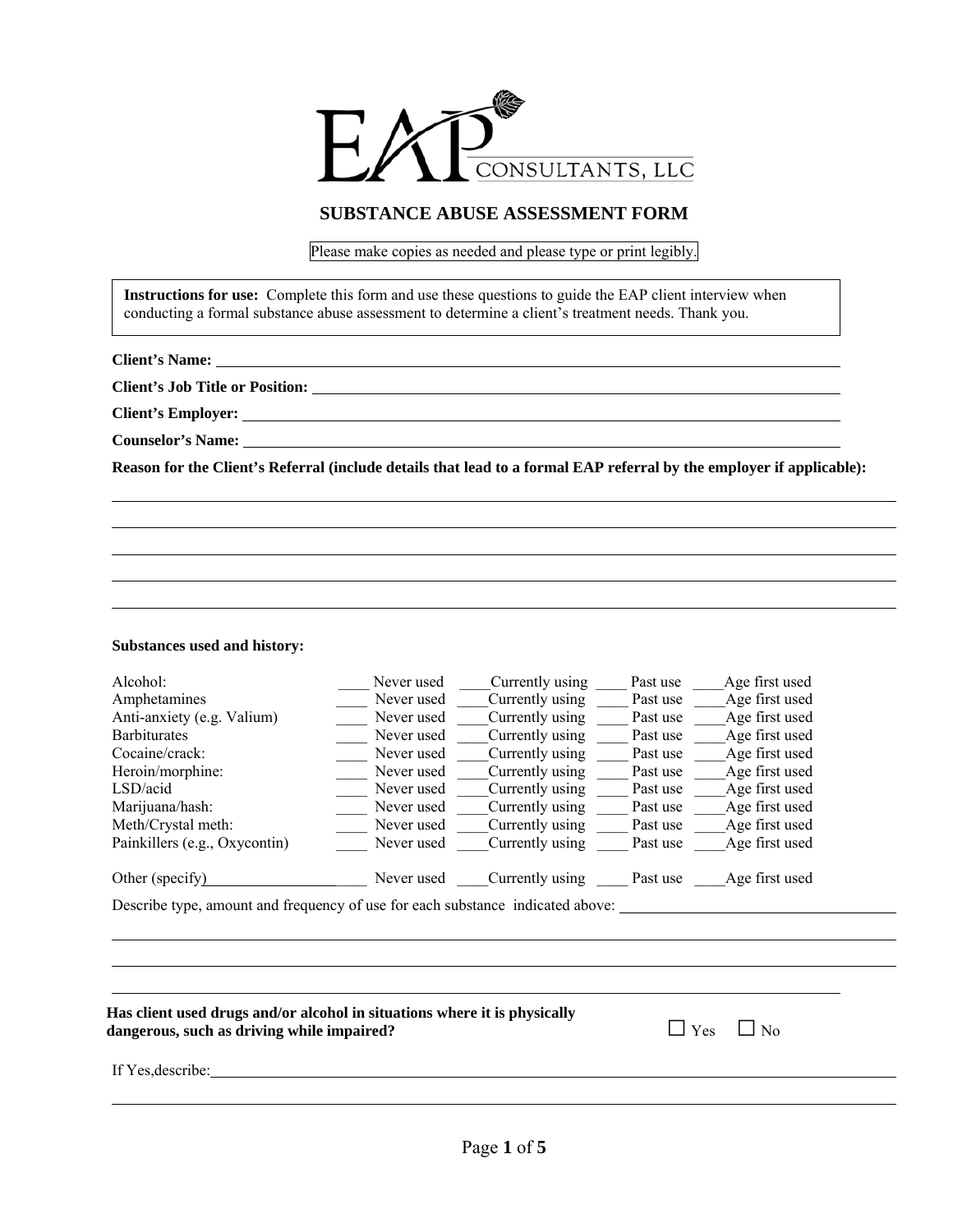| Has client been intoxicated, hungover, or in withdrawal at times when he/she is<br>expected to fulfill important obligations, such as while at work?                                                                                 |                                |        |                                  |        |                                                                                           | $\Box$ Yes       | $\Box$ No           |
|--------------------------------------------------------------------------------------------------------------------------------------------------------------------------------------------------------------------------------------|--------------------------------|--------|----------------------------------|--------|-------------------------------------------------------------------------------------------|------------------|---------------------|
| If Yes, describe: <u>contained</u> and the set of the set of the set of the set of the set of the set of the set of the set of the set of the set of the set of the set of the set of the set of the set of the set of the set of t  |                                |        |                                  |        |                                                                                           |                  |                     |
|                                                                                                                                                                                                                                      |                                |        |                                  |        |                                                                                           |                  |                     |
|                                                                                                                                                                                                                                      |                                |        |                                  |        |                                                                                           |                  |                     |
| Has client given up occupational, social or recreational activities because of substance use? $\Box$ Yes $\Box$ No                                                                                                                   |                                |        |                                  |        |                                                                                           |                  |                     |
| If Yes, describe: <u>the contract of the contract of the contract of the contract of the contract of the contract of the contract of the contract of the contract of the contract of the contract of the contract of the contrac</u> |                                |        |                                  |        |                                                                                           |                  |                     |
|                                                                                                                                                                                                                                      |                                |        |                                  |        |                                                                                           |                  |                     |
|                                                                                                                                                                                                                                      |                                |        |                                  |        |                                                                                           |                  |                     |
| Has client used drugs and/or alcohol to ease difficulties with emotions, relationships, or as a stress reliever?<br>$\Box$ Yes $\Box$ No                                                                                             |                                |        |                                  |        |                                                                                           |                  |                     |
|                                                                                                                                                                                                                                      |                                |        |                                  |        |                                                                                           |                  |                     |
|                                                                                                                                                                                                                                      |                                |        |                                  |        |                                                                                           |                  |                     |
| Work problems:                                                                                                                                                                                                                       |                                |        |                                  |        | $\Box$ Violation of the Employer's substance abuse policy, example: a positive drug test. |                  |                     |
|                                                                                                                                                                                                                                      | Absenteeism<br>$\perp$         |        |                                  |        | $\Box$ Tardiness                                                                          | $\Box$ Accidents |                     |
|                                                                                                                                                                                                                                      | $\Box$ Working while hung-over |        |                                  |        | $\Box$ Trouble concentrating                                                              |                  |                     |
|                                                                                                                                                                                                                                      |                                |        | $\Box$ Decreased job performance |        | $\Box$ Consumed substances while at work                                                  |                  |                     |
|                                                                                                                                                                                                                                      | $\Box$                         |        |                                  |        | Lost job in past due to substance abuse $\Box$ No work problems                           |                  |                     |
|                                                                                                                                                                                                                                      |                                |        |                                  |        |                                                                                           |                  |                     |
|                                                                                                                                                                                                                                      |                                |        |                                  |        |                                                                                           |                  |                     |
|                                                                                                                                                                                                                                      |                                |        |                                  |        |                                                                                           |                  |                     |
| Client's perception of substance use:                                                                                                                                                                                                |                                |        | Not a problem                    | $\Box$ | Unsure if problem                                                                         |                  | Some problem        |
|                                                                                                                                                                                                                                      |                                | $\Box$ | Significant<br>problem           | $\Box$ | Severe problem                                                                            |                  | Actively wants help |

l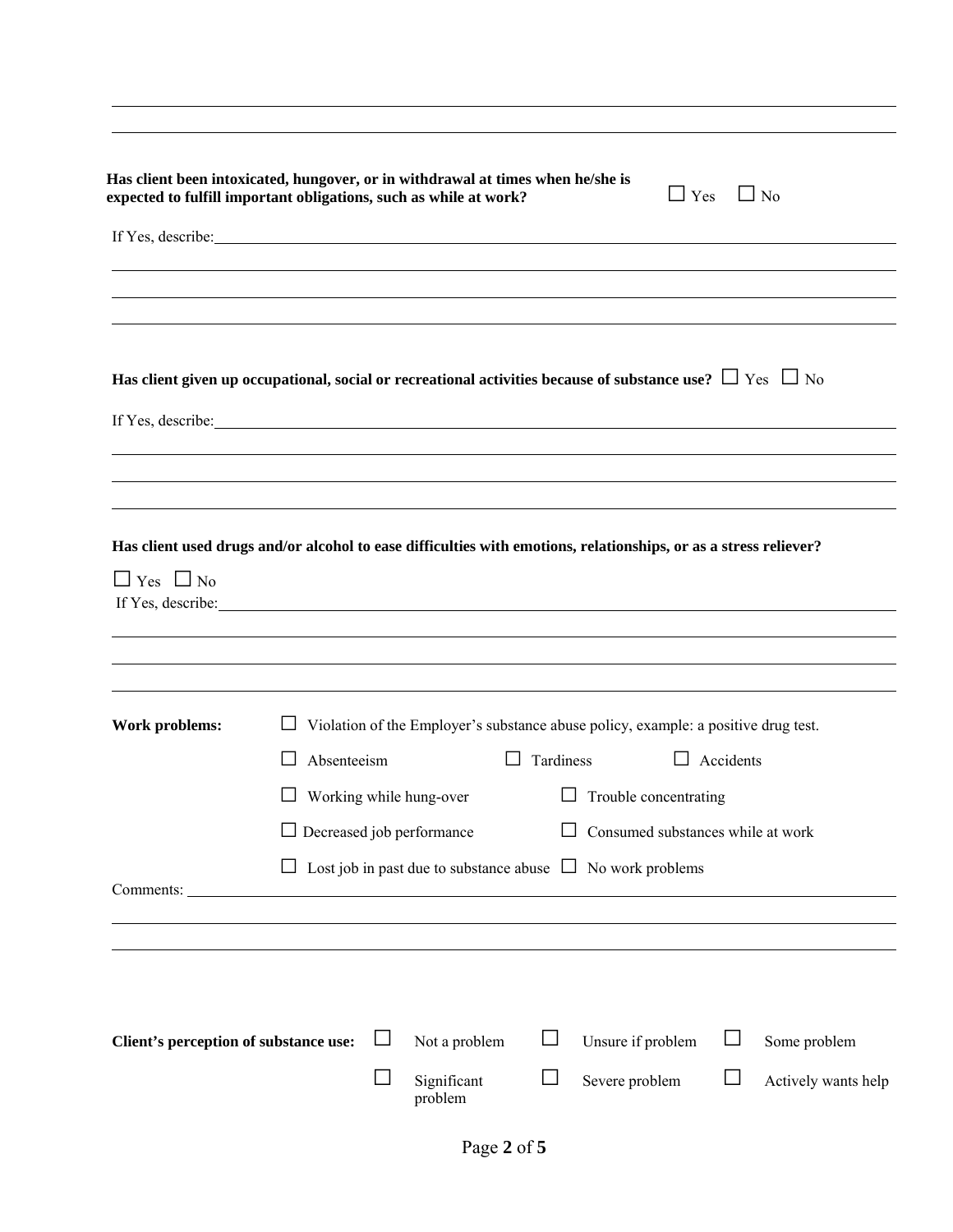| Family problems that are pre-existing, or are exacerbated by substance use:                                                                                                                                                                                 |   |                                       |        |                     |                   |            |                  |                                |                               |  |
|-------------------------------------------------------------------------------------------------------------------------------------------------------------------------------------------------------------------------------------------------------------|---|---------------------------------------|--------|---------------------|-------------------|------------|------------------|--------------------------------|-------------------------------|--|
|                                                                                                                                                                                                                                                             |   | Quarrels                              | $\Box$ |                     | Domestic Violence |            | ⊔                |                                | Family abuses alcohol/ drugs  |  |
|                                                                                                                                                                                                                                                             |   | Child Abuse                           | ⊔      | Child Neglect       |                   |            | $\Box$<br>use    |                                | Family worried about client's |  |
| <b>Legal problems:</b>                                                                                                                                                                                                                                      |   | Separated                             | $\Box$ | Divorce             |                   |            |                  | None                           |                               |  |
|                                                                                                                                                                                                                                                             |   | <b>DUI</b><br>$\perp$                 |        | Public intoxication |                   |            |                  | Other substance-related arrest | None                          |  |
| Other (specify)<br><u>Other (specify)</u>                                                                                                                                                                                                                   |   |                                       |        |                     |                   |            |                  |                                |                               |  |
|                                                                                                                                                                                                                                                             |   |                                       |        |                     |                   |            |                  |                                |                               |  |
| <b>Financial problems:</b><br>Describe: 2000 and 2000 and 2000 and 2000 and 2000 and 2000 and 2000 and 2000 and 2000 and 2000 and 2000 and 2000 and 2000 and 2000 and 2000 and 2000 and 2000 and 2000 and 2000 and 2000 and 2000 and 2000 and 2000 and 2000 |   | $\Box$ Some                           |        | $\Box$ Moderate     | $\Box$ Severe     |            | $\Box$ None      |                                |                               |  |
|                                                                                                                                                                                                                                                             |   |                                       |        |                     |                   |            |                  |                                |                               |  |
| <b>Social problems:</b><br>Describe:                                                                                                                                                                                                                        |   | $\Box$ Some                           |        | $\Box$ Moderate     | $\Box$ Severe     |            | $\Box$ None      |                                |                               |  |
|                                                                                                                                                                                                                                                             |   |                                       |        |                     |                   |            |                  |                                |                               |  |
|                                                                                                                                                                                                                                                             |   |                                       |        |                     |                   |            |                  |                                |                               |  |
| Mental health disorders that are pre-existing, or have been exacerbated by substance use:<br><u>mate</u> of the state of the state of the state of the state of the state of the state of the state of the state of the state of the                        |   |                                       |        |                     |                   |            |                  |                                |                               |  |
|                                                                                                                                                                                                                                                             |   |                                       |        |                     |                   |            |                  |                                |                               |  |
|                                                                                                                                                                                                                                                             |   |                                       |        |                     |                   |            |                  |                                |                               |  |
| <b>Physical or medical</b><br>problems:                                                                                                                                                                                                                     | ப | Increased tolerance                   |        | ⊔                   | Hangovers         |            | Liver<br>disease |                                | Stomach<br>ailments           |  |
|                                                                                                                                                                                                                                                             |   | Experiences<br>withdrawal<br>symptoms |        |                     | Heart<br>ailments |            | <b>Blackouts</b> |                                | Other medical<br>problems     |  |
|                                                                                                                                                                                                                                                             |   |                                       |        |                     |                   |            |                  |                                |                               |  |
|                                                                                                                                                                                                                                                             |   |                                       |        |                     |                   |            |                  |                                |                               |  |
| Medications currently being prescribed (specify):                                                                                                                                                                                                           |   |                                       |        |                     |                   |            |                  |                                |                               |  |
|                                                                                                                                                                                                                                                             |   |                                       |        |                     |                   |            |                  |                                |                               |  |
| Evidence of psychological dependence to substances?                                                                                                                                                                                                         |   |                                       |        |                     |                   | $\Box$ Yes | $\Box$ No        |                                |                               |  |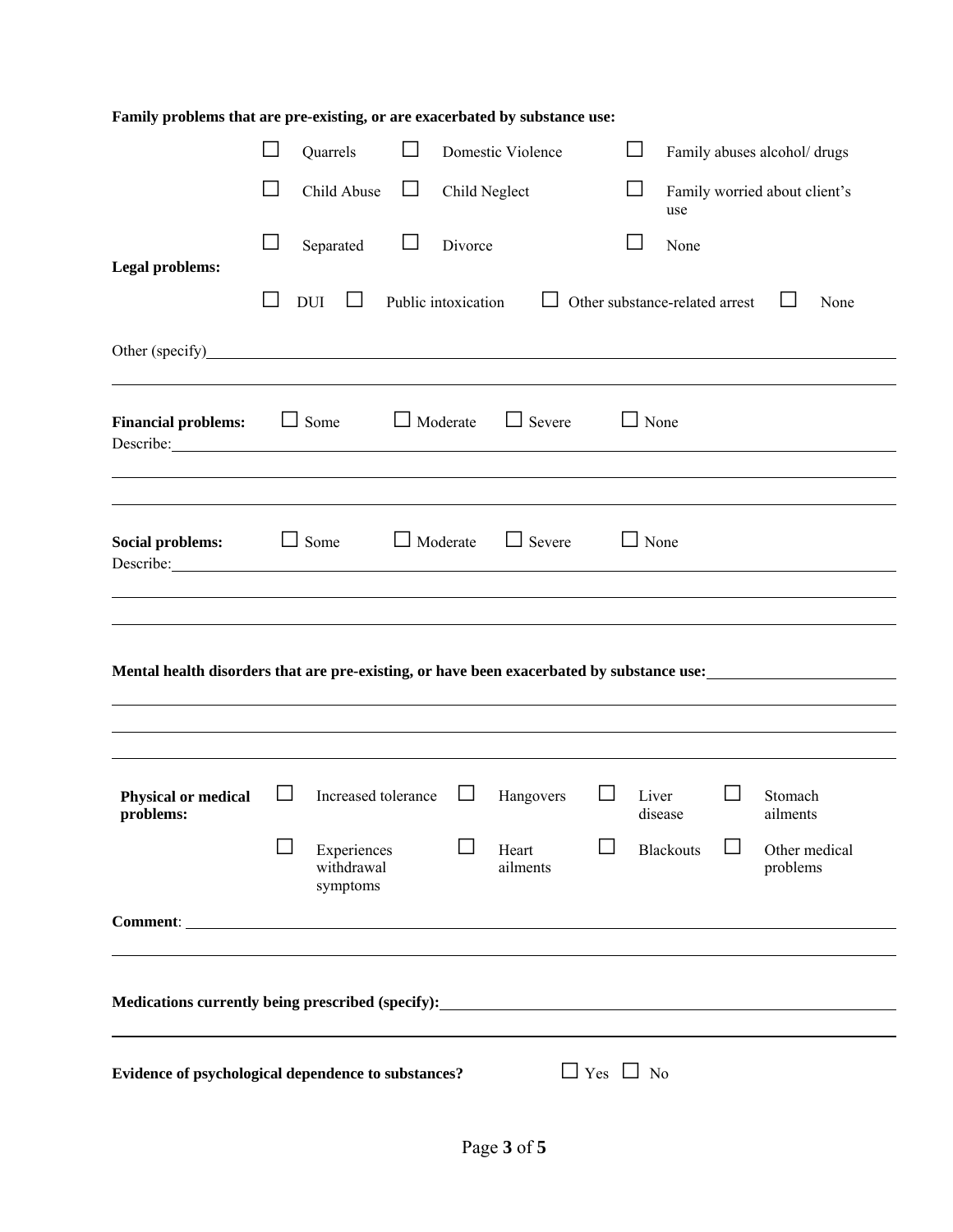| Has the client attempted to cut down or stop alcohol and drug use: $\Box$ Yes $\Box$ No |  |                                     |             |                                                                                  |        |                                                                                                    |  |  |
|-----------------------------------------------------------------------------------------|--|-------------------------------------|-------------|----------------------------------------------------------------------------------|--------|----------------------------------------------------------------------------------------------------|--|--|
|                                                                                         |  |                                     |             | ,我们也不会有什么。""我们的人,我们也不会有什么?""我们的人,我们也不会有什么?""我们的人,我们也不会有什么?""我们的人,我们也不会有什么?""我们的人 |        |                                                                                                    |  |  |
| <b>Control over use:</b>                                                                |  | No loss of control<br>Unpredictable | Ц<br>$\Box$ | Uses more than intends<br>Uses to get high                                       | $\Box$ | Getting worse<br>Gets argumentative                                                                |  |  |
|                                                                                         |  | Increased tolerance                 |             |                                                                                  |        |                                                                                                    |  |  |
|                                                                                         |  |                                     |             |                                                                                  |        |                                                                                                    |  |  |
| <b>Previous treatment:</b> $\Box$ None $\Box$ Yes                                       |  |                                     |             |                                                                                  |        |                                                                                                    |  |  |
|                                                                                         |  |                                     |             |                                                                                  |        |                                                                                                    |  |  |
|                                                                                         |  |                                     |             |                                                                                  |        | Reports from collateral contacts (spouses, family, friends) concerning the client's substance use: |  |  |
|                                                                                         |  |                                     |             |                                                                                  |        |                                                                                                    |  |  |
|                                                                                         |  |                                     |             |                                                                                  |        |                                                                                                    |  |  |
|                                                                                         |  |                                     |             |                                                                                  |        |                                                                                                    |  |  |
| <b>Multi-Axial DSM IV Diagnostic Impressions</b><br>Axis I:                             |  |                                     |             |                                                                                  |        |                                                                                                    |  |  |
| Axis II:                                                                                |  |                                     |             |                                                                                  |        |                                                                                                    |  |  |
| Axis III:                                                                               |  |                                     |             |                                                                                  |        |                                                                                                    |  |  |
| Axis IV:                                                                                |  |                                     |             |                                                                                  |        |                                                                                                    |  |  |